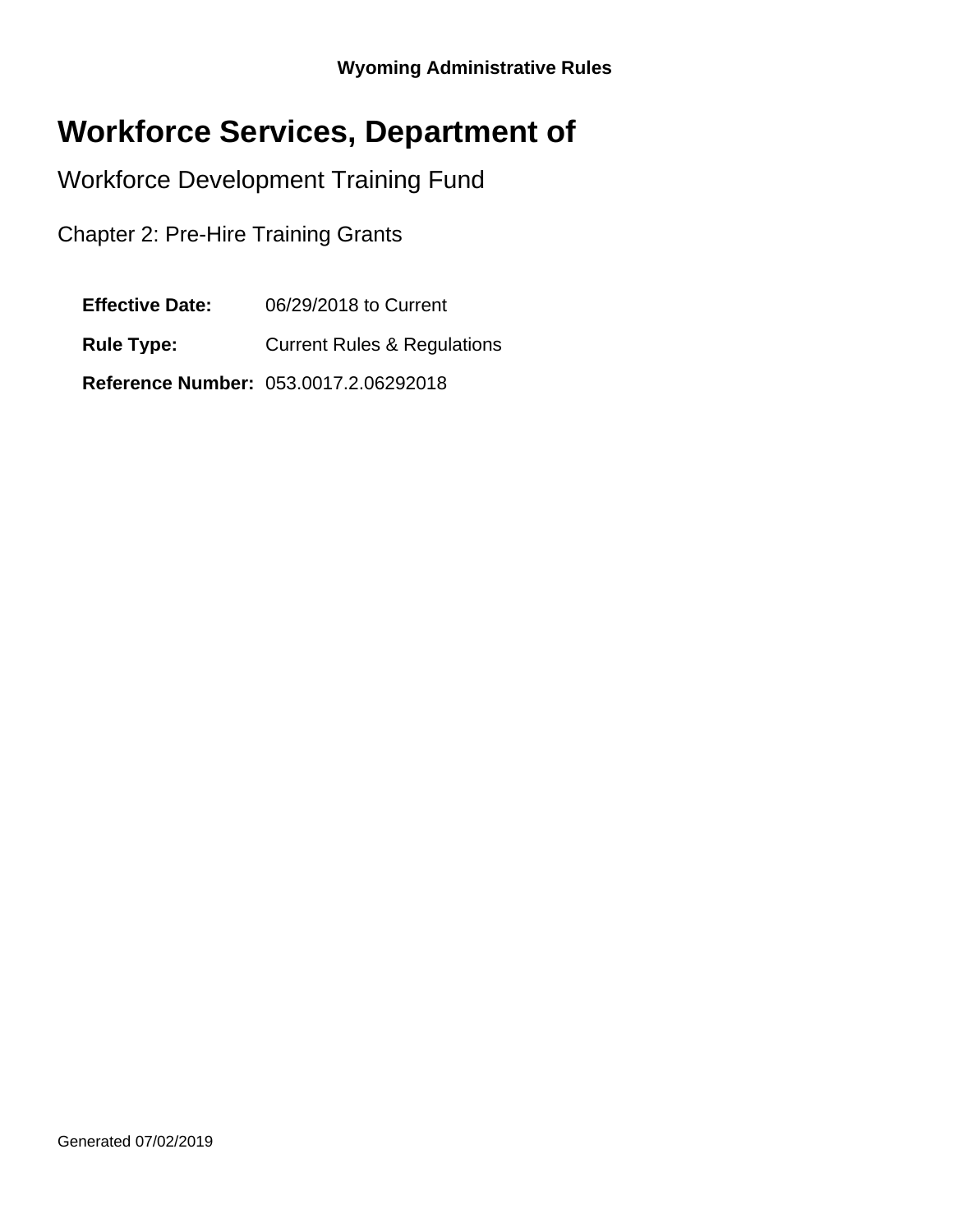# **Chapter 2**

## **Pre-Hire Training Grants**

#### **Section 1. Authority**

The Department of Workforce Services (DWS) is authorized under the DWS Act Wyoming Statute (W.S.) § 9-2- 2601 (c), W.S. § 9-2-2602 (b) (ii), W.S. § 9-2-2602 (b) (vi) and the Wyoming Administrative Procedures Act, W.S. §16-3-101 *et seq*. to promulgate rules and regulationsto be used by DWS in the discharge of its functions.

#### **Section 2. Purpose**

Pre-Hire Training Grants are available to develop an industry specific workforce for a business, businesses or industry when there is a shortage of skilled workers.

## **Section 3. Pre-Hire Economic Development Grants**

(a) TrainingEntity Eligibility

(i) The following Wyoming-based training entities are eligible to apply for training grants under this section:

- (ii)
- (A) Industry associations;
- (B) Trade unions;
- (C) Private training entities;
- (D) Community Colleges; and
- (E) University of Wyoming.
- (iii) An eligible training entity may subcontract work with an out-of-state training

entity

(b) Training Entity and Business or Businesses Compliance Requirements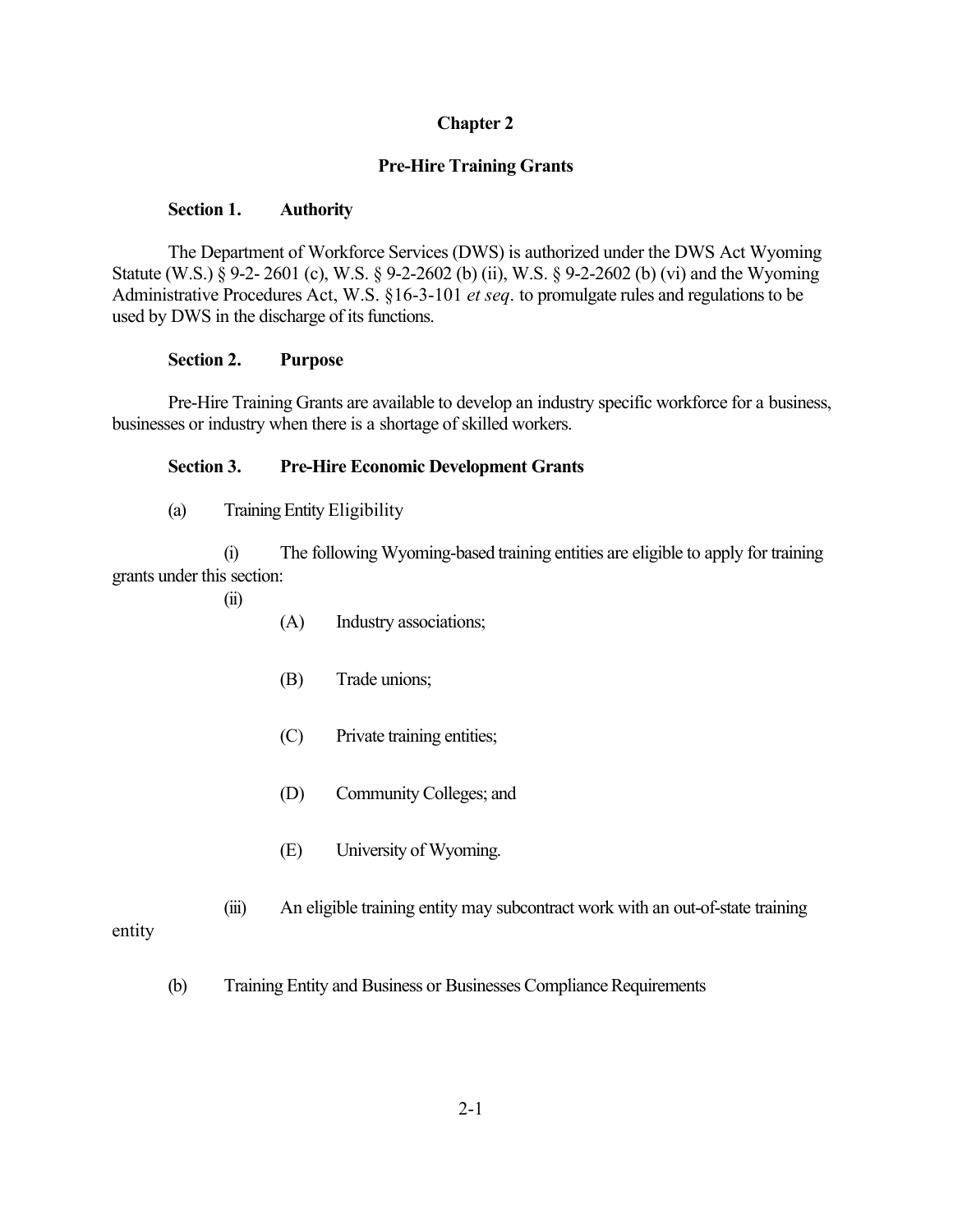Training entities and the business or businesses participating in the application shall meet the following requirements to be eligible to receive training grants under this section. The training entity and the business or businesses shall be:

(i) In good standing with the Wyoming Unemployment Insurance program, if required; (ii) In good standing with the Wyoming Workers Compensation program, if required;

(iii) Registered and in good standing with the Wyoming Secretary of State's office, if required; and

- (iv) In good standing with the Workforce Development Training Fund (WDTF).
- (c) Training Eligibility

In order for the training to be approved under this section, the training entity shall demonstrate, to the satisfaction of DWS, that the training shall:

(i) Provide trained workers for a new or expanding business, businesses or industry in Wyoming;

- (ii) Provide trainees, upon completion, with:
	- (A) A license or certificate, or
	- (B) Skills required for employment, or
	- (C) Skills to receive an increase in wages;
- (iii) Operate in conjunction with the local or regional economic development needs;

(iv) Show a net increase in the number of trained workers, based on the business, businesses or industry need;

(v) Be provided in the length of time appropriate to the business, businesses or industry need;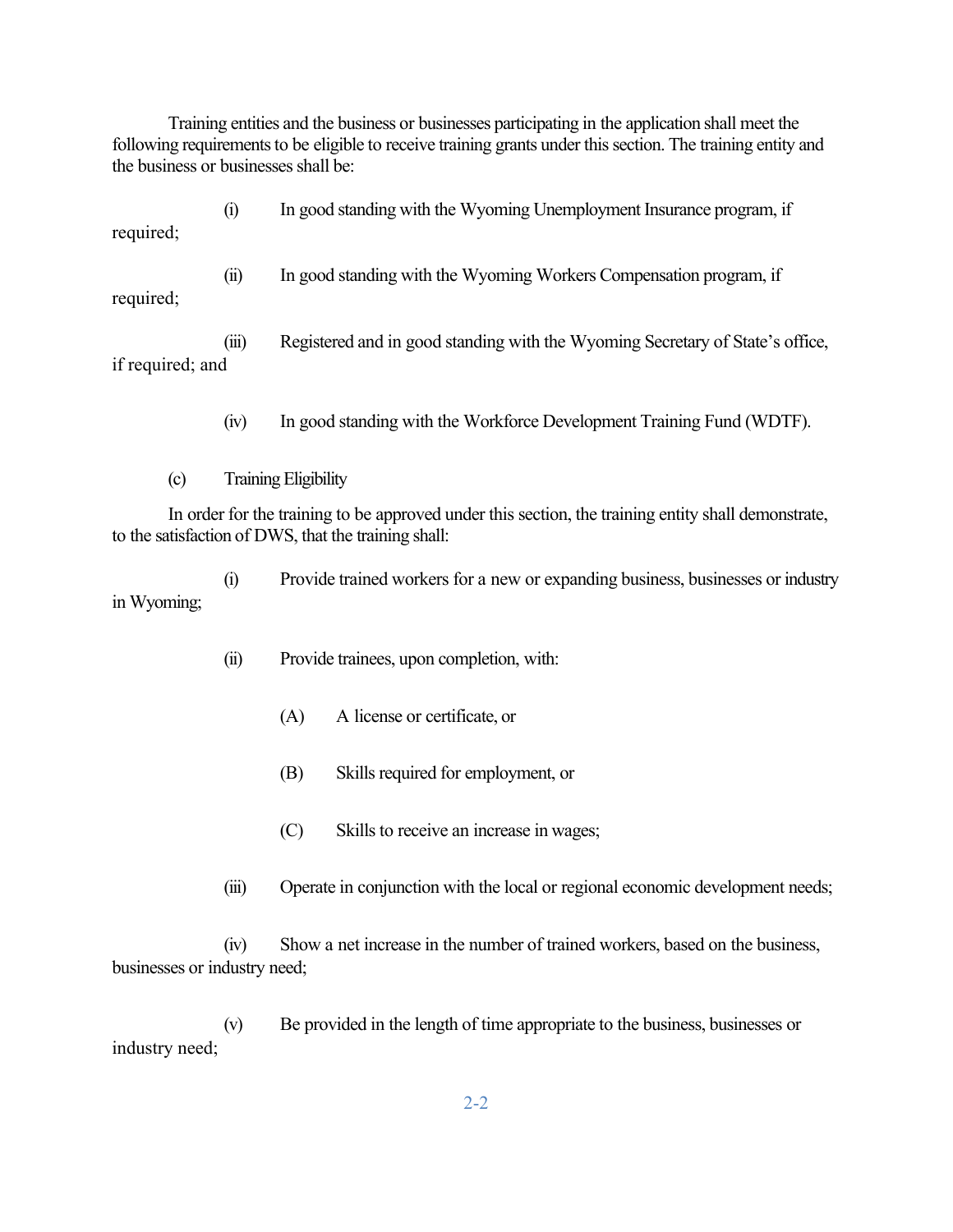(vi) Assure there is a probability of success for trainees to earn the projected wage for the occupation/industry in the county or state if the training is a statewide program; and

(vii) Train no more than the greater of ten percent (10%) or two (2) more trainees than the number of workers required by the business, businesses or industry.

(d) Trainee Eligibility

In order for a trainee to be eligible to participate in training under this section, the trainee shall:

- (i) Meet the eligibility requirements of the:
	- (A) Business, businesses or industry, and
	- (B) Training program screening and selection plan.

(ii) Reside in Wyoming or have a "letter of commitment to interview" upon completion of training from a Wyoming business at the start of thetraining.

(e) Business, Businesses or Industry Requirements

(i) All government entities, except Wyoming county hospitals, are not eligible to participate in Pre-Hire Economic Development Grants.

(ii) The business, businesses or industry shall be involved in the:

- (A) Grant application process;
- (B) Design of the training program; and
- (C) Trainee selection process.

(iii) The business, businesses or industry shall agree to interview and strongly consider hiring trainees of the program.

(f) Allowable Training Expenses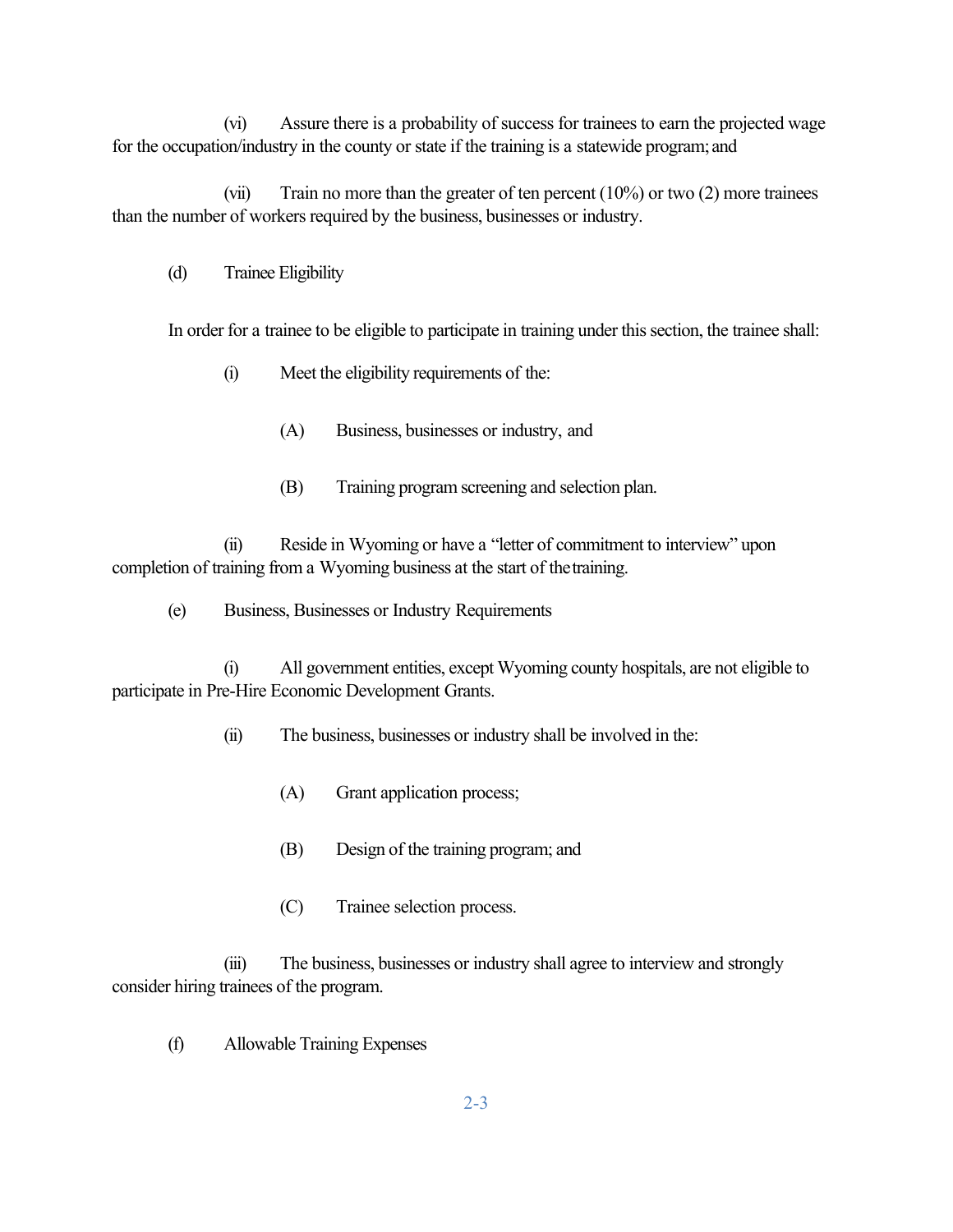The following training expenses may be allowed:

(i) Direct training costsinclude, but are not limited to, tuition, registration, classfees and class materials directly related to the training;

(ii) Travel expensesto include transportation, lodging and meals directly related to the training;

(iii) Instructor wages and fringe benefits;

(iv) Fees for licenses and certifications that may be obtained during the training;

(v) Administration not to exceed five percent (5%) of the direct training costs;

(vi) Human resource screening services based on the business, businesses or industry needs, which may include, but not be limited to basic qualification screening;

(vii) Drug and aptitude screening to ensure the trainees will meet the business, businesses or industry basic qualifications;

(viii) Curriculum development if a pre-employment curriculum does not exist that fits the needs of the business, businesses or industry; and

(ix) The costs associated with recruitment and marketing the program.

(x) Where additional monetary contributions are received, the grant would cover the remaining balance not to exceed the actual expenditures.

(g) Non-allowable Training Expenses

Purchased, rented or leased equipment shall not be allowed.

(h) Grant Application Process

(i) Training entities applying for grants under thissection shall complete the Pre-Hire Economic Development Grant application provided by DWS, to include detailed information about the following: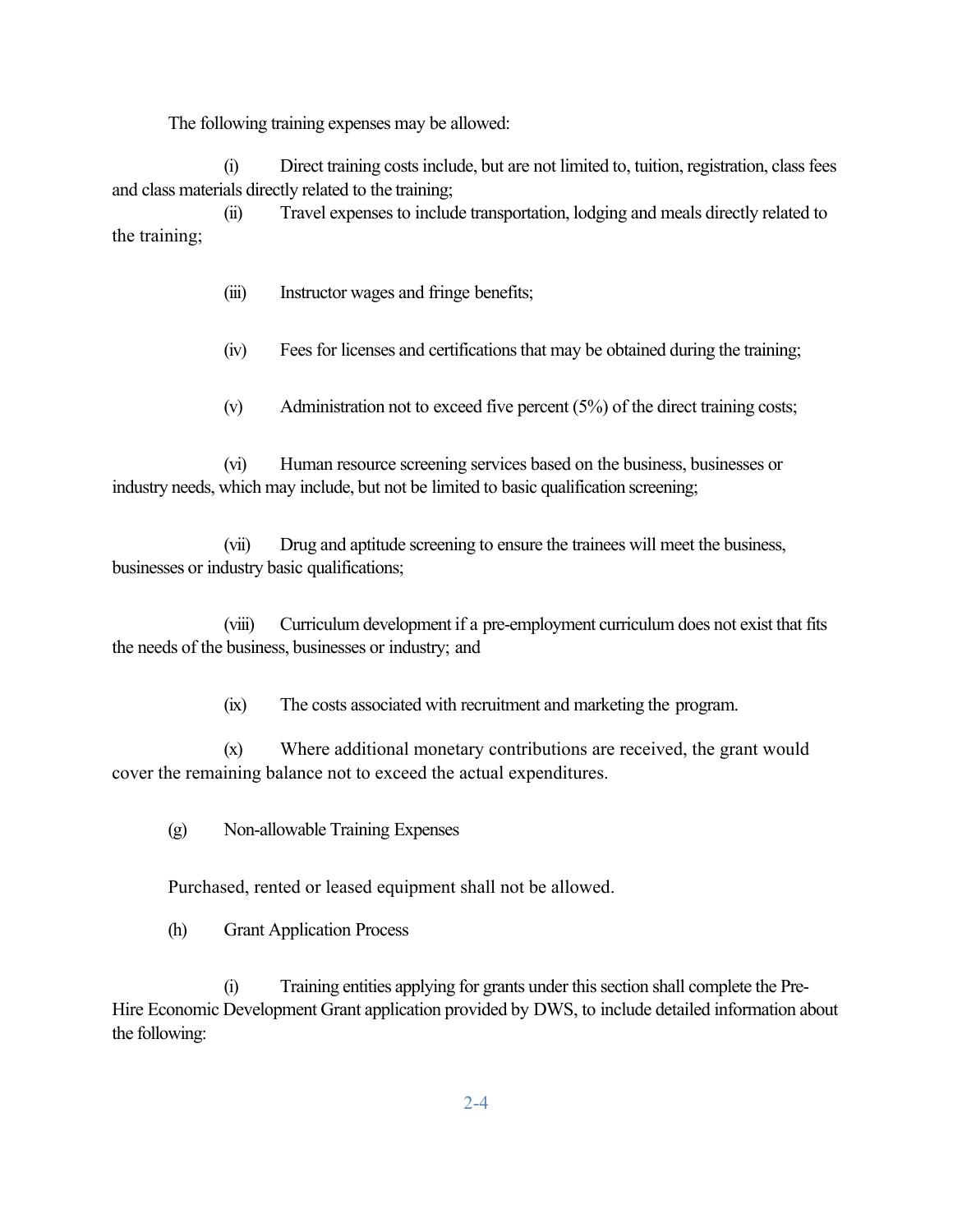(A) The business, businesses or industry need for workers with documentation demonstrating a shortage of skilled workers;

(B) The specific skills required by workers and a training plan describing how the training will meet the skill development need;

 $(C)$  How the training meets the training eligibility requirements of Section 3 (c) of these rules;

(D) The training entity's ability to provide the training and qualifications of staff involved;

(E) The training entity's ability to provide an appropriate assessment of the outcomes of the training;

(F) Confirmation from the business, businesses or industry that the training plan will meet the specific need;

(G) A recruitment plan that is coordinated between the local DWS

Workforce Center and the business, businesses or industry;

(H) The trainee selection processincluding how the business, businesses or industry will be involved;

(I) A post-training job placement process that coordinates with the business, businesses or industry and DWS;

(J) Any partnerships that support the project or other resource enhancements or contributions to the project;

(K) The number of trainees to be trained and the expected wage of trainees upon completion of training;

(L) A cost proposal and budget sheet; and

(M) The projected economic impact on the community.

(ii) Training entitiesshall prepare the application jointly with the local DWS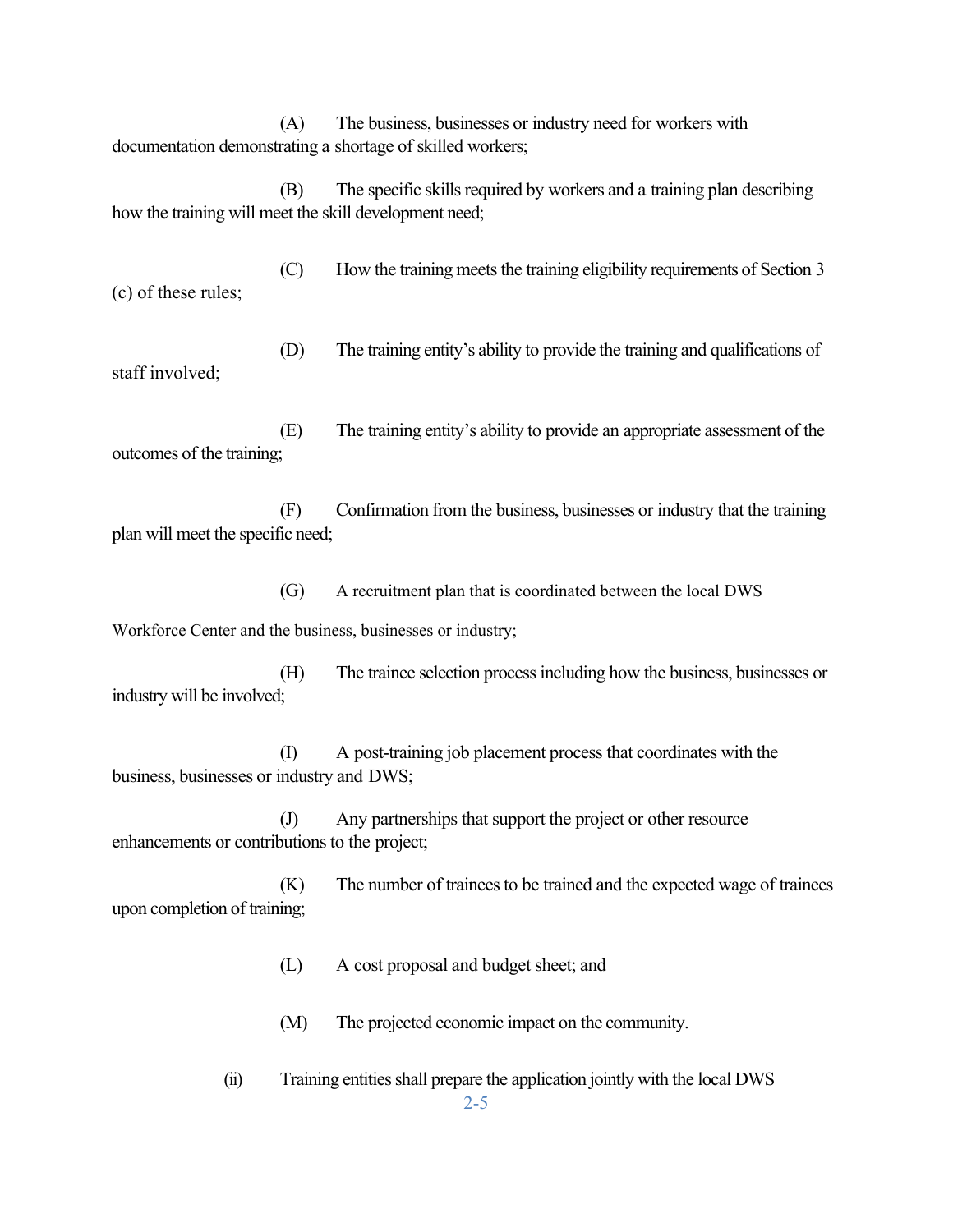Workforce Center, economic development entity and the business, businesses or industry in need.

(iii) The completed Pre-Hire Economic Development Grant application shall be submitted to DWS.

(iv) Past performance of the training entity shall be considered regarding future grant awards.

(i) Grant Approval Process

(i) DWS will screen Pre-Hire Economic Development Grant applicationsfor compliance with the requirements of Sections 3 (a) through (h) above.

(A) Applications that do not meet the requirements will be rejected.

(B) Applications that meet the requirements will be submitted to a subcommittee of the Wyoming Workforce Development Council (WWDC) for consideration.

(ii) The WWDC subcommittee may require the training entity, along with the DWS Workforce Center, economic development entity and the business, businesses or industry to make

a presentation supporting their application.

(iii) The WWDC subcommittee shall consider the application and make a recommendation to the Director of DWS regarding whether or not to award the grant.

(iv) After the WWDC subcommittee recommendation, the DWS Director shall make the final decision.

(j) Contract and Payment

(i) If the grant is approved and funds are available, DWS shall enter into a contract with the approved training entity.

(ii) Grant funds shall be paid directly to the training entity.

(iii) Training programs must be operated on a cost reimbursement basis with the training entity billing the WDTF once per month.

(k) Reporting Requirements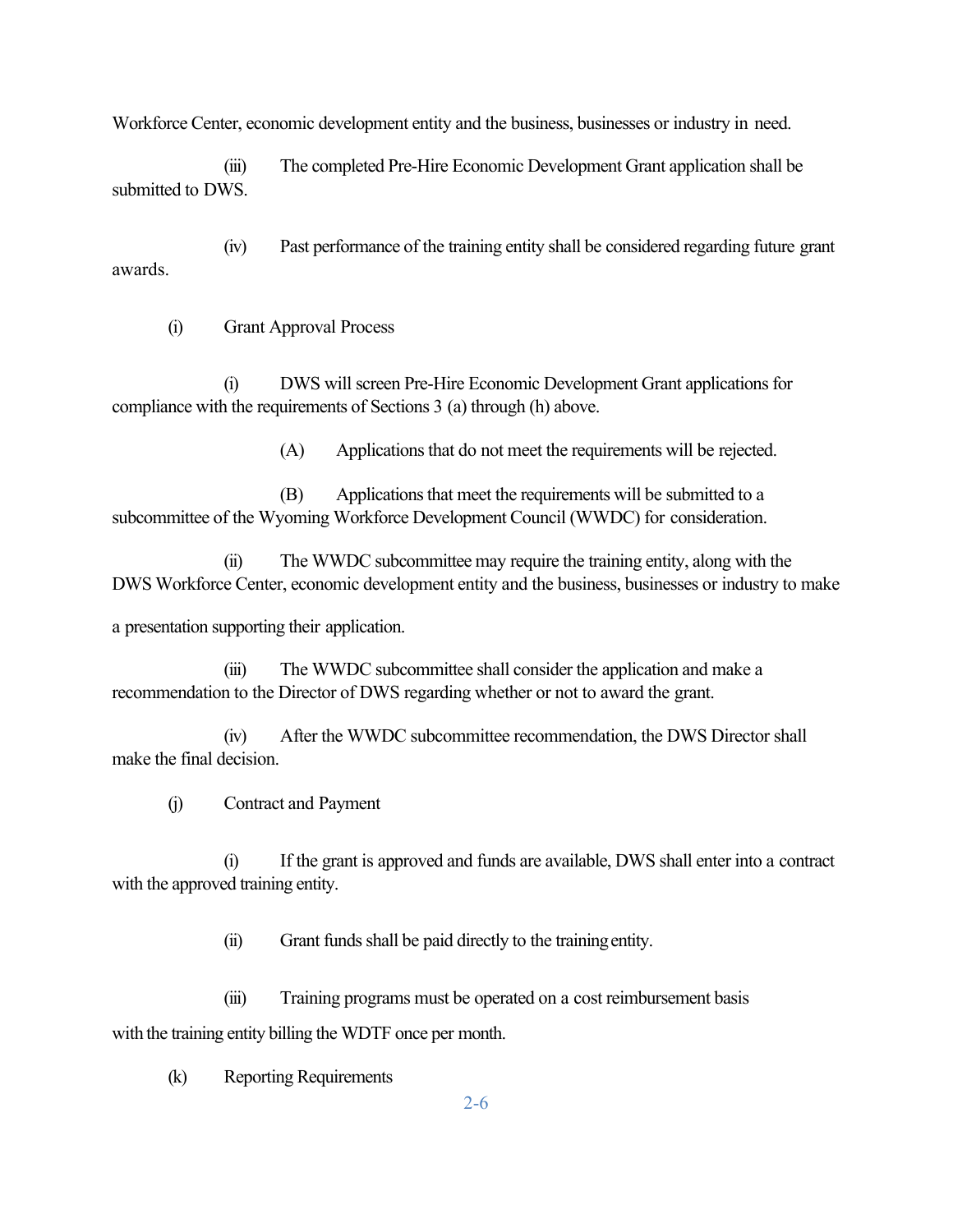- (i) The training entity shall submit reports to DWS outlining the:
	- (A) Number of trainees served;
	- (B) Trainee identifying information;
	- (C) Date services began and ended for each trainee; and
	- (D) Post-training employment information.

(ii) The Training entity shall submit a final report of the results of the training to

(l) Performance Standards

DWS.

Eighty percent (80%) of the trainees who complete the training shall enter employment in Wyoming within ninety (90) days after completion of the training program within the industry in which they were trained.

## **Section 4. Pre-Hire Skill Training Grants**

(a) Pre-Hire Skill Training Grantsshall be awarded through the Request for Proposal (RFP) process, which shall be at the discretion of the Director of DWS.

(b) Training Entity Eligibility

(i) The following Wyoming-based training entities are eligible to apply for training grants under this section:

- (A) Industry associations;
- (B) Trade unions;
- (C) Private training entities;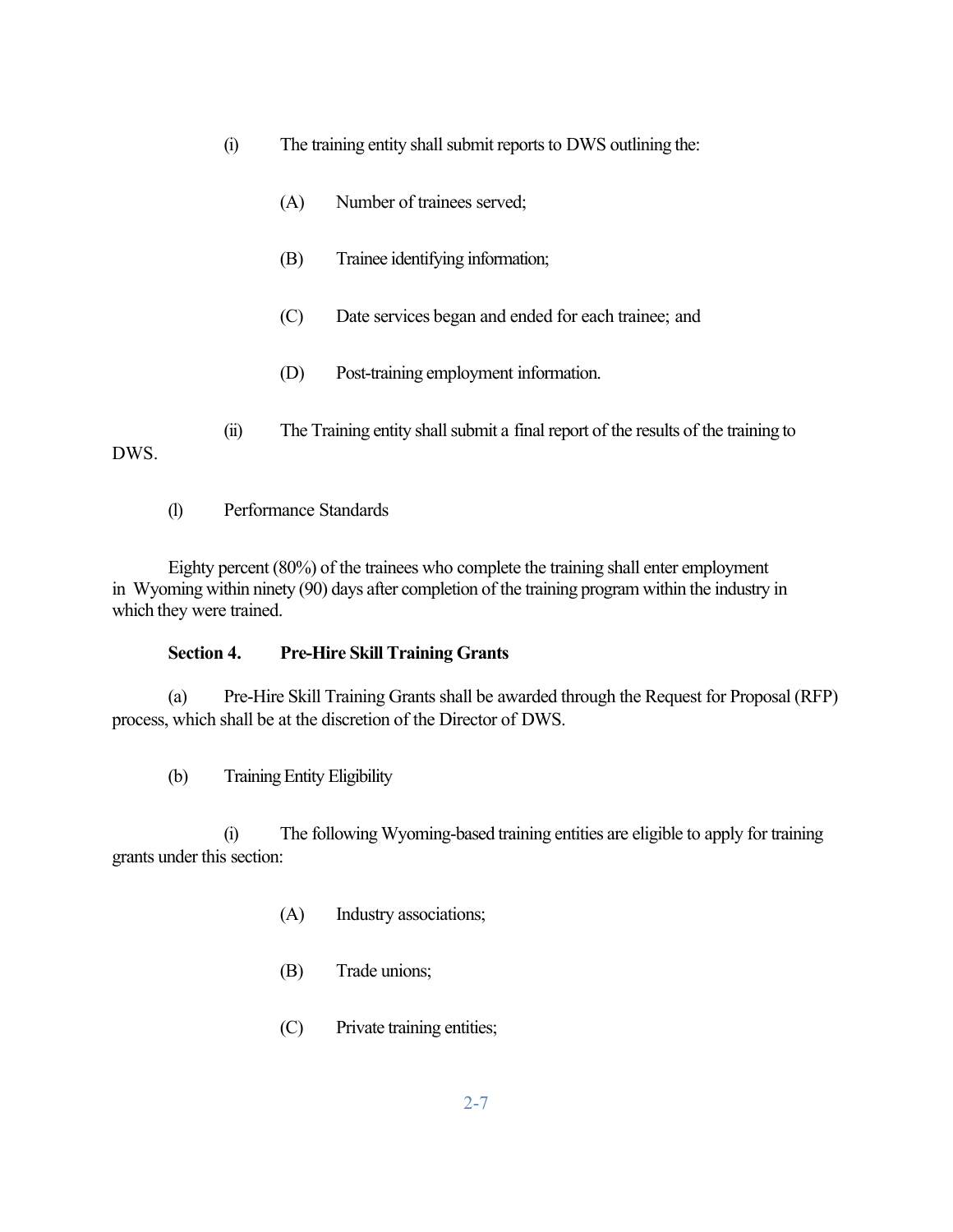- (D) Community Colleges; and
- (E) University of Wyoming.

(ii) An eligible training entity may subcontract work with an out-of-state training entity.

(c) Training Entity and Business or Businesses Compliance Requirements

Training entities and the business or businesses participating in the application shall meet the following requirements to be eligible to receive training grants under this section. The training entity and the business or businesses shall be:

(i) In good standing with the Wyoming Unemployment Insurance program, if required;

(ii) In good standing with the Wyoming Workers Compensation program, if

required;

(iii) Registered and in good standing with the Wyoming Secretary of State's office, if required; and

- (iv) In good standing with the Workforce Development Training Fund (WDTF).
- (d) Training Eligibility

In order for the training to be approved under this section, the training entity shall demonstrate, to the satisfaction of DWS, that the training shall:

- (i) Provide trainees, upon completion, with:
	- (A) A license or certificate, or
	- (B) Skills required for employment, or
	- (C) Skills to receive an increase in wages;
- (ii) Operate in conjunction with the local or regional economic development needs;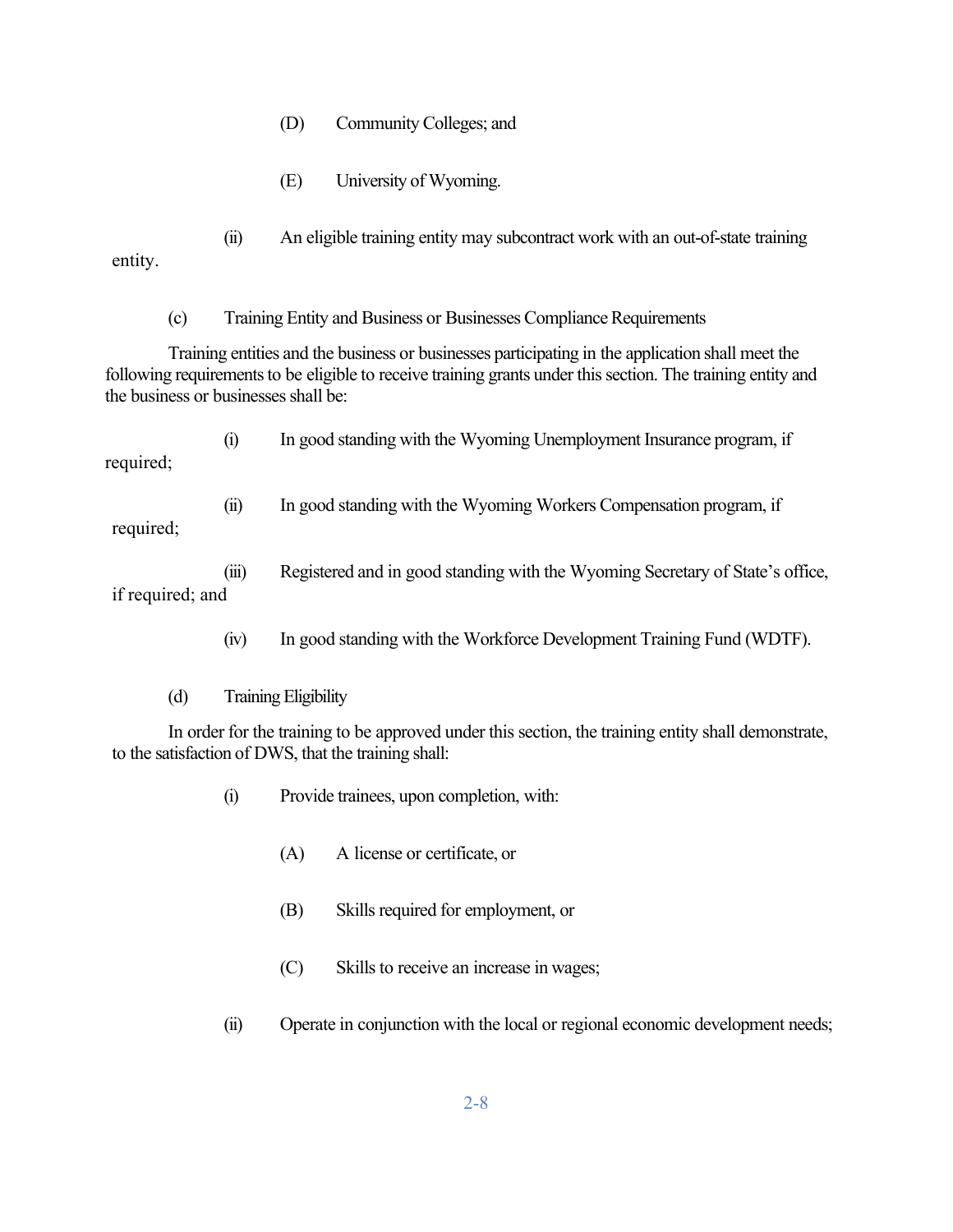(iii) Show a net increase in the number of trained workers, based on the business, businesses or industry need;

(iv) Be provided in the length of time appropriate to the business, businesses or industry need;

 $(v)$  Assure there is a probability of success for trainees to earn the projected wage for the occupation/industry in the county or state if the training is a statewide program; and

(vi) Train no more than the greater of ten percent (10%) or two (2) more trainees than the number of workers required by the business, businesses or industry.

(e) Trainee Eligibility

In order for a trainee to be eligible to participate in training under this section, the trainee shall:

- (i) Meet the eligibility requirements of:
	- (A) Business, businesses or industry, and
	- (B) The training program screening and selection plan.

(ii) Reside in Wyoming or have a "letter of commitment to interview" upon completion of training from a Wyoming business at the start of thetraining.

(f) Business, Businesses or Industry Requirements

(i) All government entities, except Wyoming county hospitals, are not eligible to participate in Pre-Hire Skill Training Grants.

(ii) The business, businesses or industry shall be involved in the:

- (A) Grant application process;
- (B) Design of the training program; and
- (C) Trainee selection process.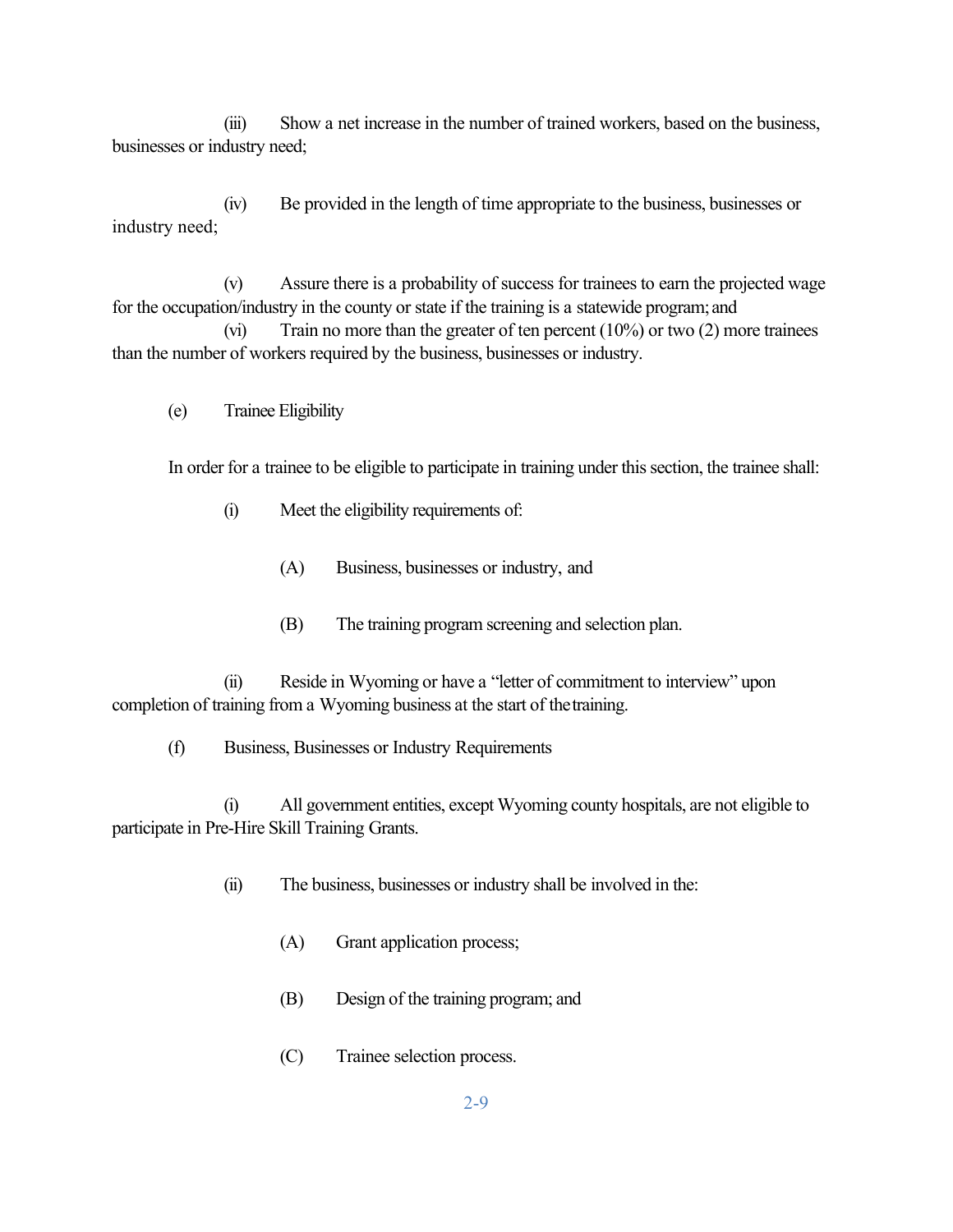(g) Allowable Training Expenses

The following training expenses may be allowed:

(i) Direct training costsinclude, but are not limited to, tuition, registration, classfees and class materials directly related to the training;

(ii) Travel expensesto include transportation, lodging and meals directly related to the training;

- (iii) Instructor wages and fringe benefits;
- (iv) Fees for licenses and certifications that may be obtained during the training;
- (v) Administration not to exceed five percent (5%) of the direct training costs;

(vi) Human resource screening services based on the business, businesses or industry needs;

(vii) Drug and aptitude screening to ensure the trainees will meet the business, businesses or industry basic qualifications;

(viii) Curriculum development if a pre-employment curriculum does not exist that fits the needs of the business, businesses or industry; and

(ix) The costs associated with recruitment and marketing the program.

(x) Where additional monetary contributions are received, the grant would cover the remaining balance not to exceed the actual expenditures.

(h) Non-allowable Training Expenses

Purchased, rented or leased equipment shall not be allowed.

(i) Wage Requirement

The wage at completion of the training shall exceed the mean hourly wage by county or the mean hourly wage in the state if the proposal is for a statewide program.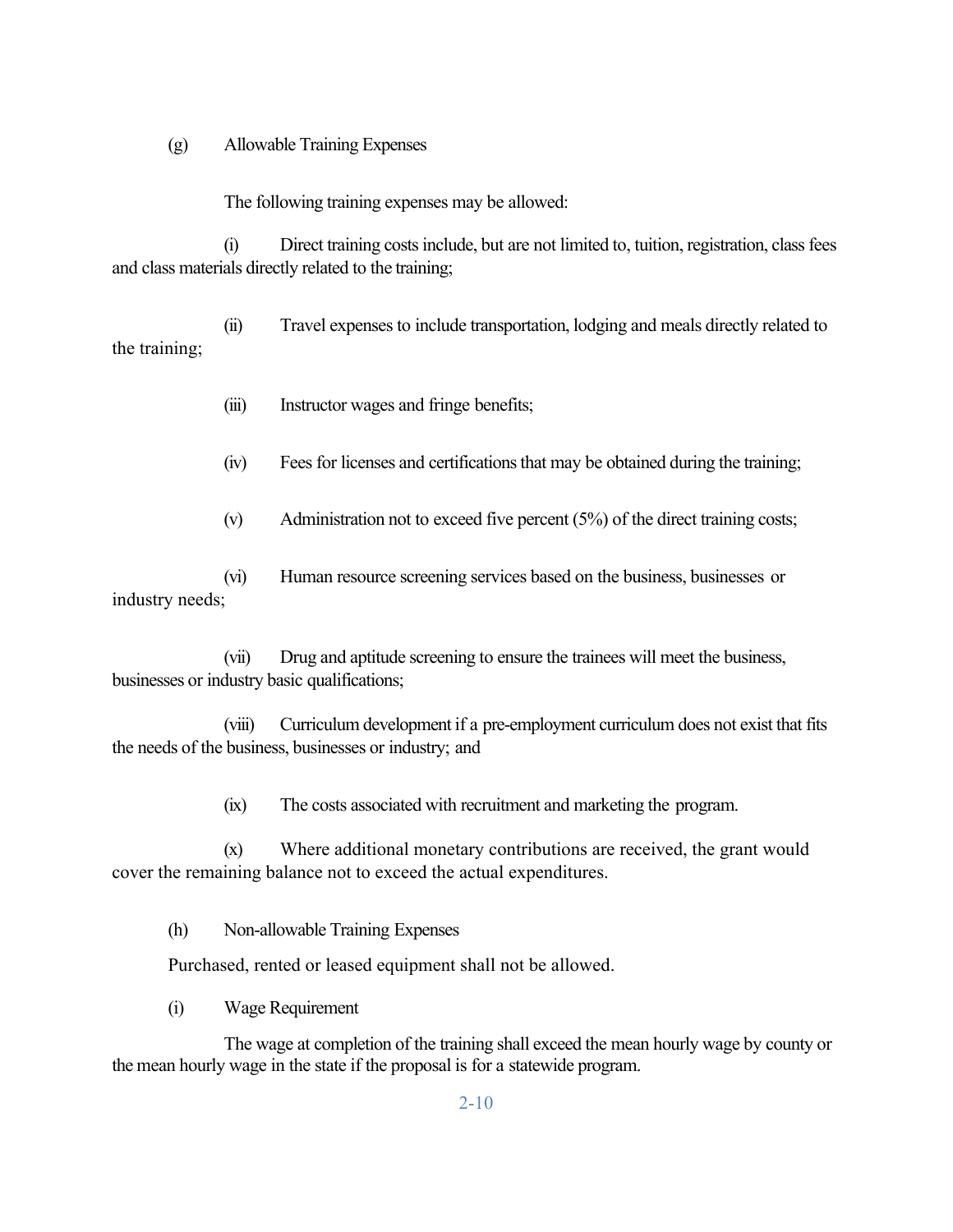(j) RFP Process

(i) DWS shall issue an RFP.

(ii) The RFP shall requestspecific and detailed information including, but not limited to, the following:

(A) The business, businesses or industry need for workers with documentation demonstrating a shortage of skilled workers;

(B) The specific skills required by workers and a training plan of how it will meet the skill development need;

(C) How the training meets the training eligibility requirements of Section 4 of these rules;

(D) The training entity's ability to provide the training and resumes of staff involved;

(E) The training entity's ability to provide an appropriate assessment of the outcomes of the training;

(F) Confirmation from the business, businesses or industry that the training plan will meet the specific need;

(G) A recruitment plan that is coordinated between the local DWS Workforce Center and the business, businesses or industry;

(H) The trainee selection processincluding how the business, businesses or industry will be involved;

(I) A post-training job placement process that coordinates with the business, businesses or industry and DWS;

(J) Any partnerships that support the project or other resource enhancements or contributions to the project;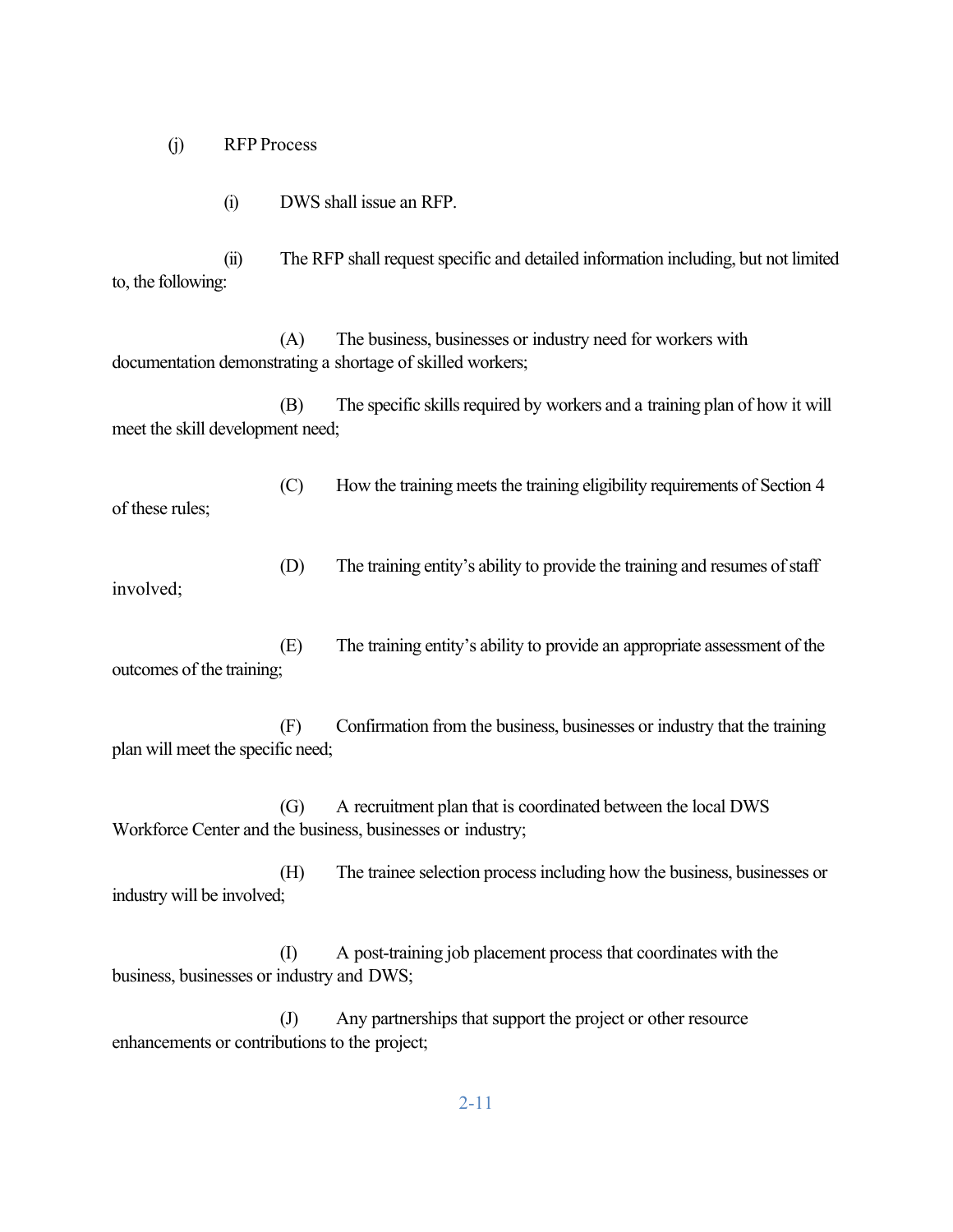(K) The number of trainees to be trained and the expected wage of trainees upon completion of training;

- (L) A cost proposal and budget sheet; and
- (M) The projected economic impact on the community.

(iii) A review committee will consider the proposals and make a recommendation to the Director of DWS regarding whether or not to award the proposal.

(iv) Past performance of the training entity shall be considered regarding future grant awards.

(v) Based on the recommendation of the review committee, the Director of DWS shall make the final decision on whether or not to award the proposal.

(k) Contract and Payment

(i) If the proposal is approved and funds are available, DWS shall enter into a contract with the approved training entity.

(ii) Grant funds shall be paid directly to the training entity.

(iii) Training programs must be operated on a cost reimbursement basis with the training entity billing the WDTF once per month. Finalreimbursement will be processed upon receipt and approval of the Final Report.

- (l) Reporting Requirements
	- (i) The training entity shall submit reports to DWS outlining the:
		- (A) Number of trainees served;
		- (B) Trainee identifying information;
		- (C) Date services began and ended for each trainee; and